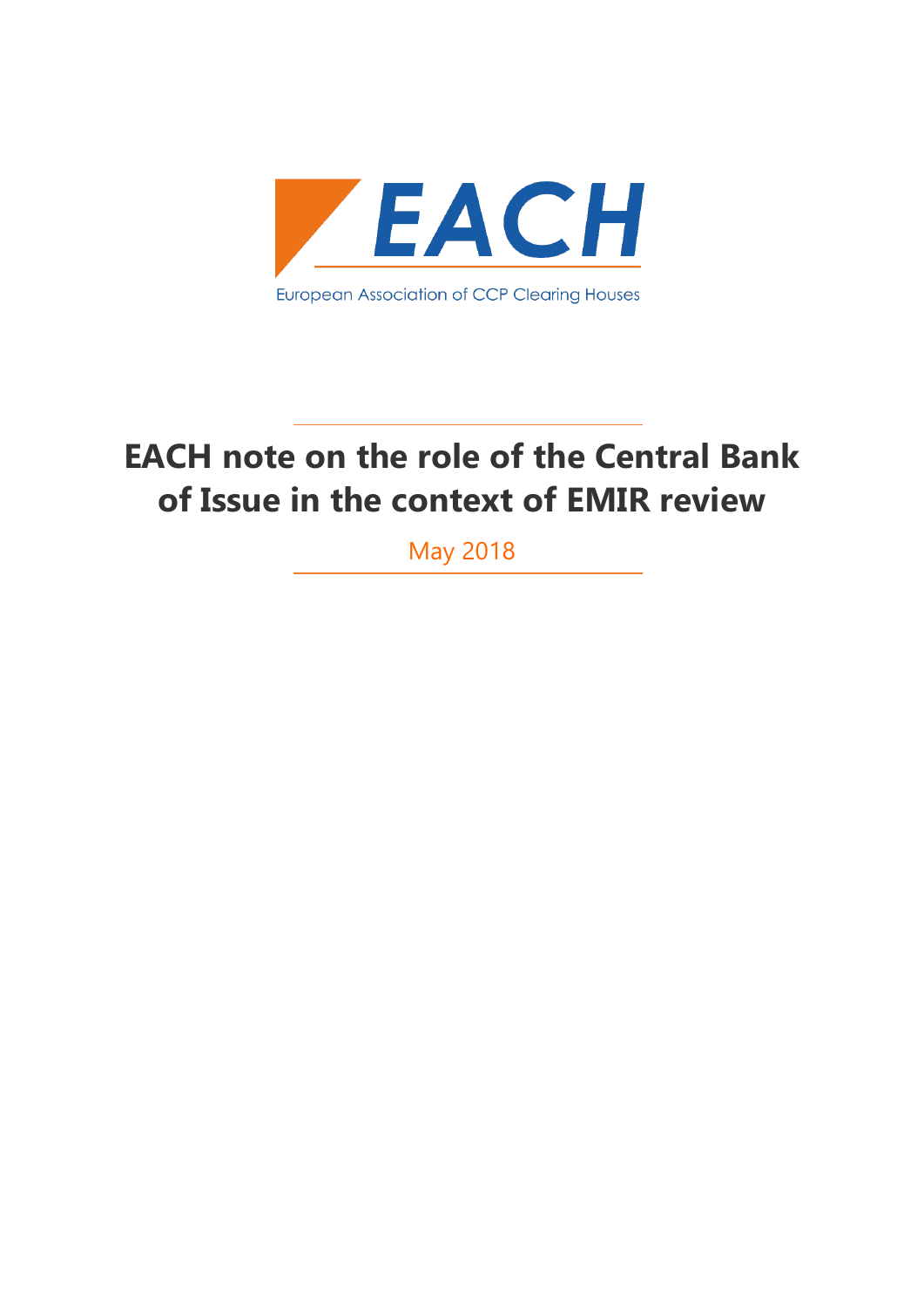## 1. Opening remarks and context

This note<sup>1</sup> aims to highlight **EACH views on the role of the Central Bank of Issue (CBI)** in the context of the European Commission proposal on EMIR review on CCP Supervision.

In the experience of EACH Members, the current system of supervision of EU CCPs through the EMIR college architecture functions generally quite well matching the benefits of regulatory convergence and local knowledge. It is important to underline that EACH also does not believe that the case has been made for an increased role for ESMA in the way that the Commission proposes. Nevertheless, EACH Members have discussed what might be the appropriate role of the CBI because the subject has been extensively debated both in the Council and the Parliament, and such a discussion within EACH was therefore considered timely.

## 2. The role of the Central Bank of Issue in CCP Supervision

EACH believes that the Commission proposal does not adequately address the division of responsibility and powers in particular between CBIs and the proposed supervisory structure. As currently drafted in the Commission proposal, CBIs will have an effective veto over decisions related to prudential matters for CCPs. This is likely to lead to imbalances compared to the role of the national competent authorities (NCAs), ESMA and the CCP supervisory colleges and will complicate decision-making.

The need for CCPs to obtain approvals from four different supervisory bodies (NCA, ESMA, CCP supervisory college and CBIs) following four separate decision-making processes in respect to prudential aspects of CCPs and/or issues linked to monetary policy is likely to lead to increased divergence and inability to make required changes in a responsive manner to market and risk developments<sup>2</sup>. Furthermore, in case there are more CBIs involved in the approval process (e.g. for multi-currency CCPs), the process becomes even more complex assuming that each CBI has a veto.

We understand that the rationale for including CBIs in the decision-making process and oversight of CCPs is to allow them to perform their role in relation to the application of monetary policy and not create a duplicative supervisory role. However, in order to fulfil this objective, EACH believes that CBIs should have a consultative role and no veto right. This would allow for a full involvement of CBIs in respect of any aspects of the decisions relating to the

 $2$  For clarity, EACH members agree that CBIs should maintain their role as it is in the current EMIR college system and supervisory structure, where the CBI may be the NCA, a member of the Eurosystem, or has a national arrangement to be included.

 $1$  One EACH Member disagrees with the content of this note.